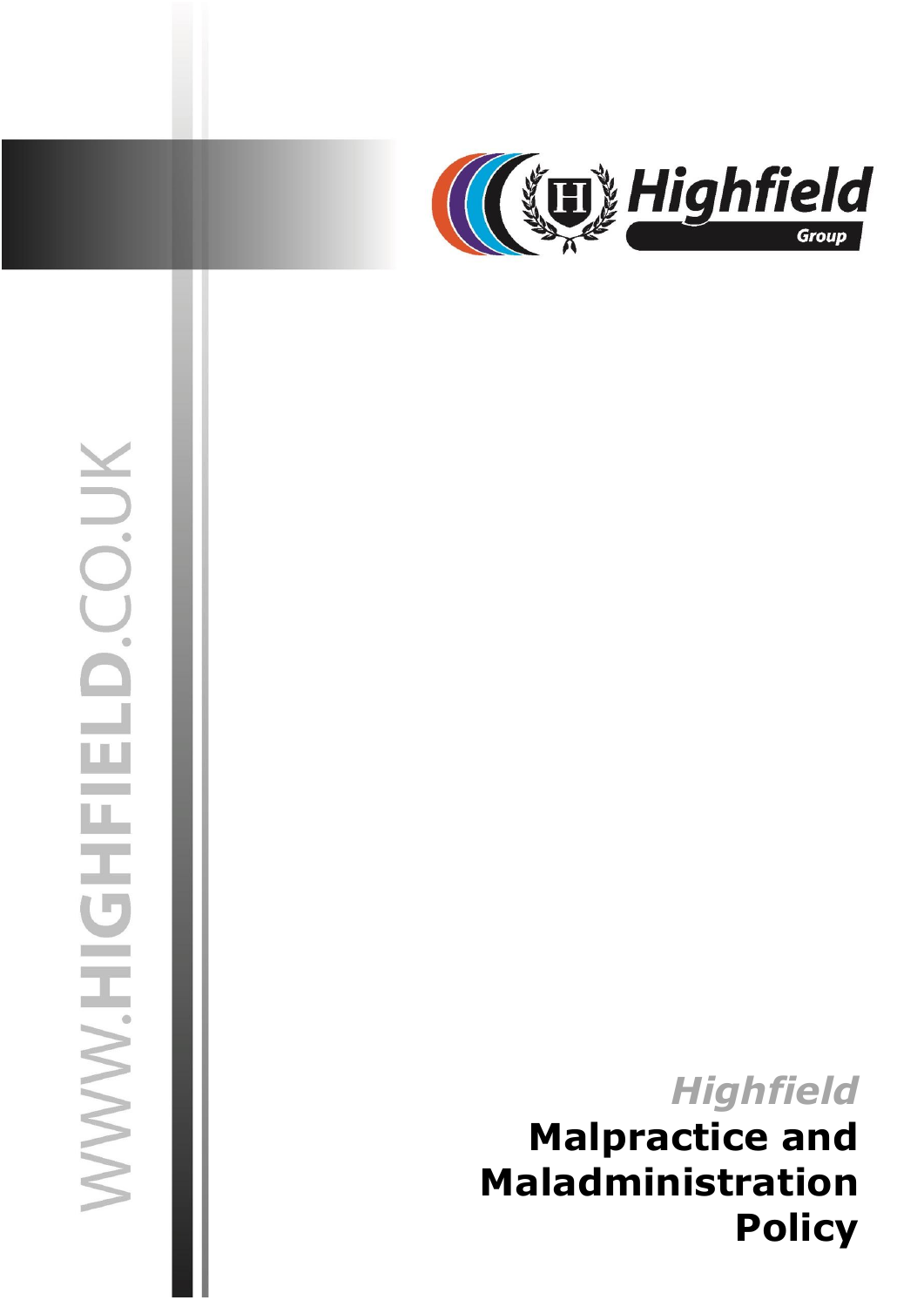

### 1. **Introduction**

- 1.1 This procedure is aimed at Highfield Approved Centres as well as training providers and other organisations Highfield may work with for the provision of End-Point Assessment services ("EPA"). For ease of reference, all hereafter are collectively referred to as "Centres".
- 1.2 This procedure applies to Highfield learners and apprentices. For ease of reference, all hereafter are collectively referred to as "learners".
- 1.3 This procedure also applies to Highfield staff, associates and third parties engaged with Highfield including, but not limited to, office staff, consultants, Subject Matter Experts ("SME"), Markers, External Quality Support ("EQS") and Assessors.
- 1.4 It is also for use by our staff to ensure they deal with all malpractice and maladministration investigations in a consistent manner.
- 1.5 It sets out the steps Centres, and learners or other personnel must follow when reporting suspected or actual cases of malpractice/maladministration and our responsibilities in dealing with such cases. It also sets out the procedural steps Highfield follows when reviewing the cases.

# 2. **Centre's Responsibility**

- 2.1 It is important that your staff involved in the management, assessment and quality assurance of our qualifications/apprenticeships and your learners are fully aware of the contents of the policy and that your Centre has arrangements in place to prevent and investigate instances of malpractice and maladministration.
- 2.2 A failure to report suspected or actual malpractice/maladministration cases or have in place effective arrangements to prevent such cases, may lead to sanctions being imposed on your Centre (see our Sanctions Policy located on the download area of our website for details of the sanctions that may be imposed).
- 2.3 If you wish to receive guidance/advice from us on how to prevent, investigate, and deal with malpractice and maladministration then please contact Highfield using the details at the end of this policy and we will happily provide you with such advice and/or guidance.
- 2.4 Your Centre's compliance with this policy and how it takes reasonable steps to prevent and/or investigate instances of malpractice and maladministration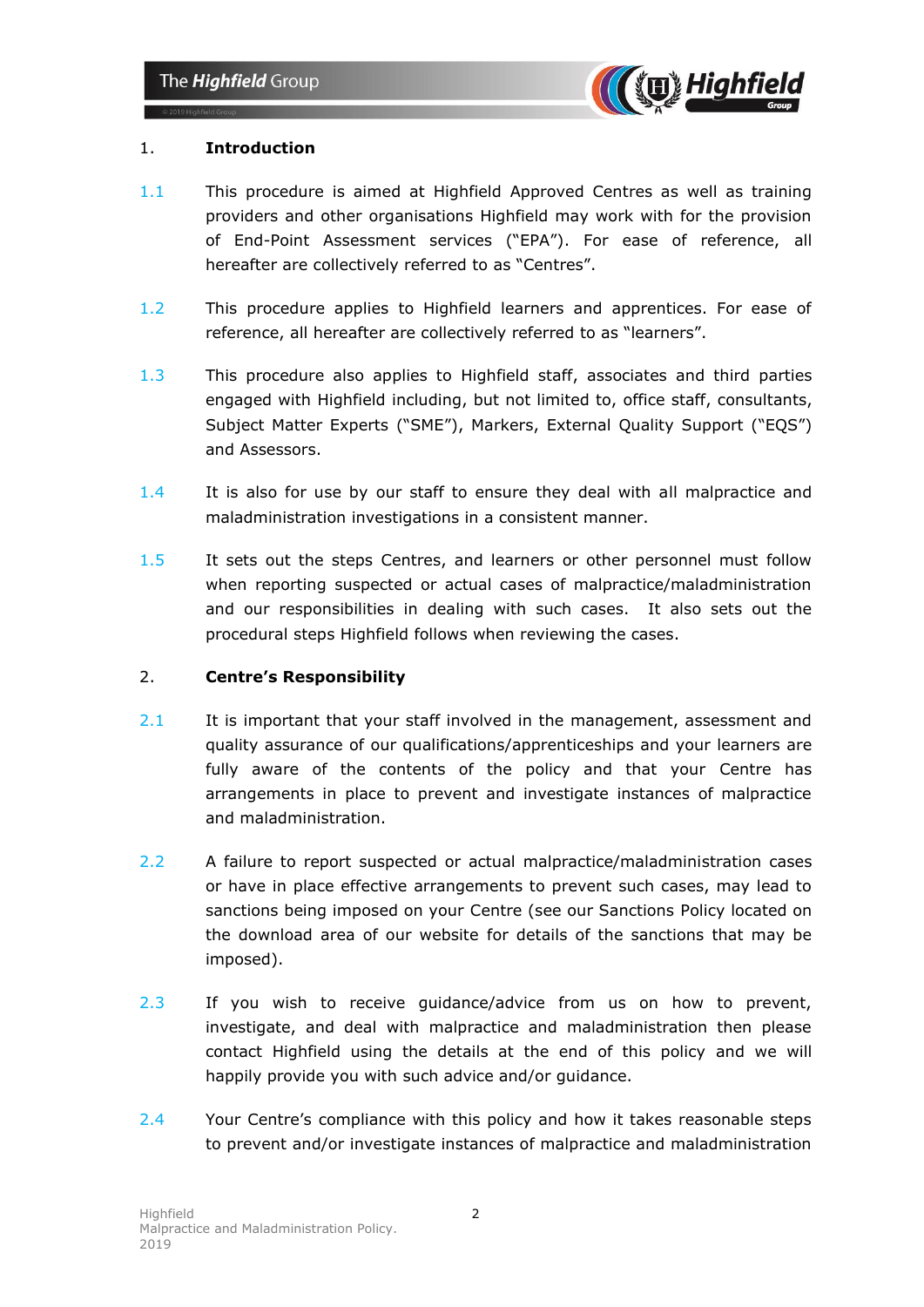

will be reviewed by Highfield periodically through our ongoing Centre monitoring arrangements.

- 2.5 Should an investigation be undertaken into your Centre, the Head of Centre must:
	- 2.5.1 Ensure as far as possible that the investigation is carried out by competent investigators who have no personal involvement in the incident or personal interest in the outcomes;
	- 2.5.2 Ensure the investigation is carried out in an effective, prompt and thorough manner and that the investigator(s) look beyond the immediate reported issues to assure your Centre that arrangements at the Centre are appropriate for all qualifications; and
	- 2.5.3 Respond speedily and openly to all requests relating to the allegation and/or investigation.

### 3. **Highfield Staff, Associates and Third-Party Responsibilities**

- 3.1 All staff, associates and third parties must fully cooperate with Highfield during any investigation. This includes:
	- 3.1.1 Responding to all enquiries and requests without delay and within the timeframes set by Highfield;
	- 3.1.2 Being open and honest with your responses; and
	- 3.1.3 Providing evidence without delay and within the timeframes set by Highfield.

### 4. **Review Arrangements**

- 4.1 Highfield will review the policy annually as part of our annual self-evaluation arrangements and revise it as and when necessary in response to customer and learner feedback, changes in our practices, actions from the regulatory authorities or external agencies, changes in legislation, or trends identified from previous allegations.
- 4.2 In addition, this policy may be updated in light of operational feedback to ensure our arrangements for dealing with suspected cases of malpractice and maladministration remain effective.
- 4.3 If you would like to feedback any views, please contact us via the details provided at the end of this policy.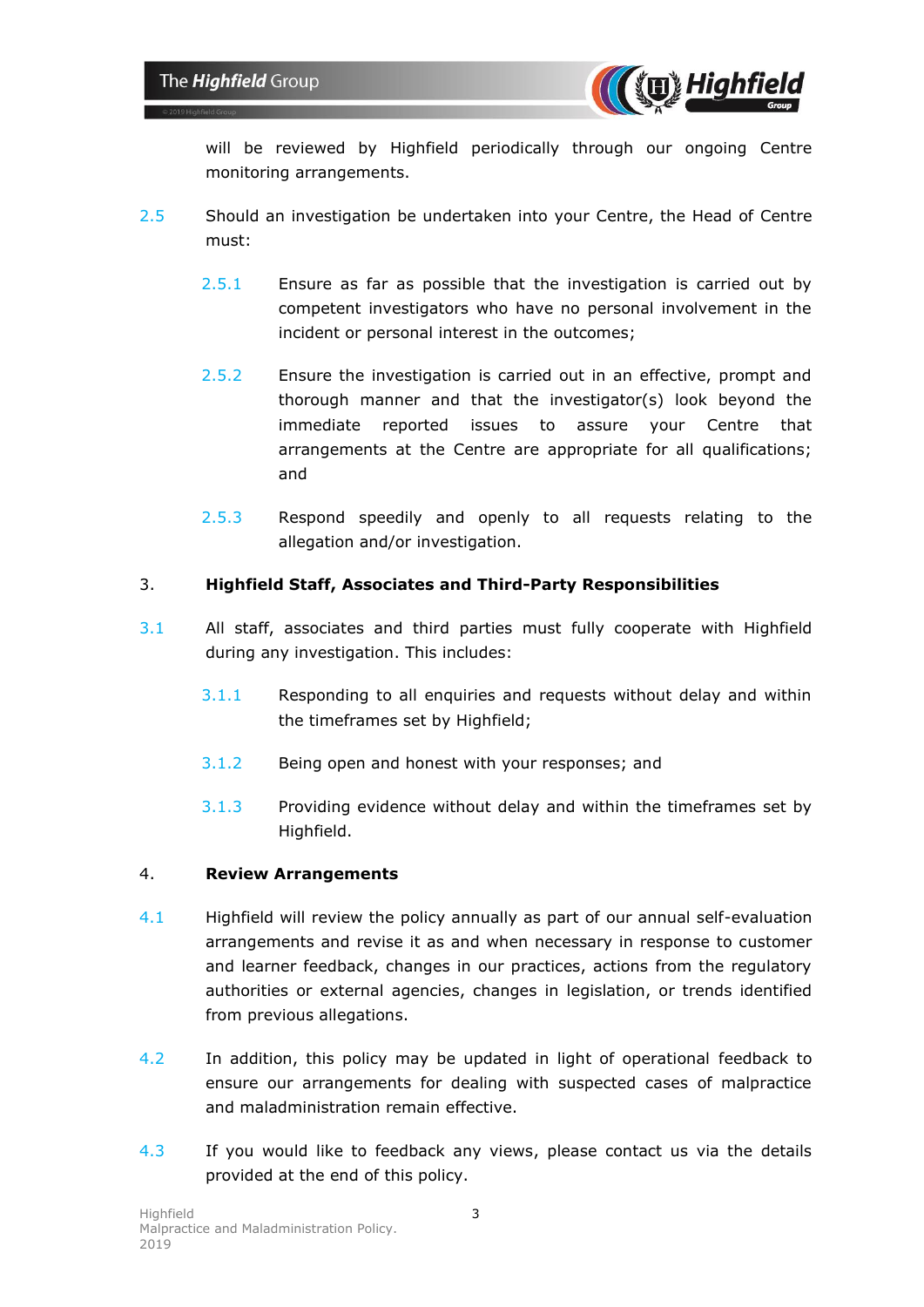

## 5. **Definition of Malpractice**

- 5.1 Malpractice is essentially any activity or practice which deliberately contravenes regulations and/or Highfield procedures and compromises the integrity of the internal or external assessment process and/or the validity of certificates/awards/achievements. It covers any deliberate actions, neglect, default or other practice that compromises, or could compromise:
	- 5.1.1 The assessment process;
	- 5.1.2 The integrity of a regulated qualification/apprenticeship;
	- 5.1.3 The validity of a result or certificate;
	- 5.1.4 The reputation and credibility of Highfield; or
	- 5.1.5 The qualification or the wider qualifications community.
- 5.2 Malpractice may include a range of issues from the failure to maintain appropriate records or systems to the deliberate falsification of records in order to claim certificates.
- 5.3 For the purpose of this policy this term also covers misconduct and forms of unnecessary discrimination or bias towards certain or groups of learners.

### 6. **Examples of malpractice**

- 6.1 The categories listed below are examples of Centre and learner malpractice. Please note that these examples are not exhaustive and are only intended as guidance on our definition of malpractice:
	- 6.1.1 Denial of access to premises, records, information, learners and staff to any authorised Highfield representative and/or the regulatory authorities;
	- 6.1.2 Threatening or abusive behaviour that threatens the safety of staff and/or is intended to put undue influence on the outcomes of an assessment/award;
	- 6.1.3 Failure to carry out internal assessment, internal moderation or internal verification in accordance with our requirements;
	- 6.1.4 Deliberate failure to adhere to our learner registration and certification procedures;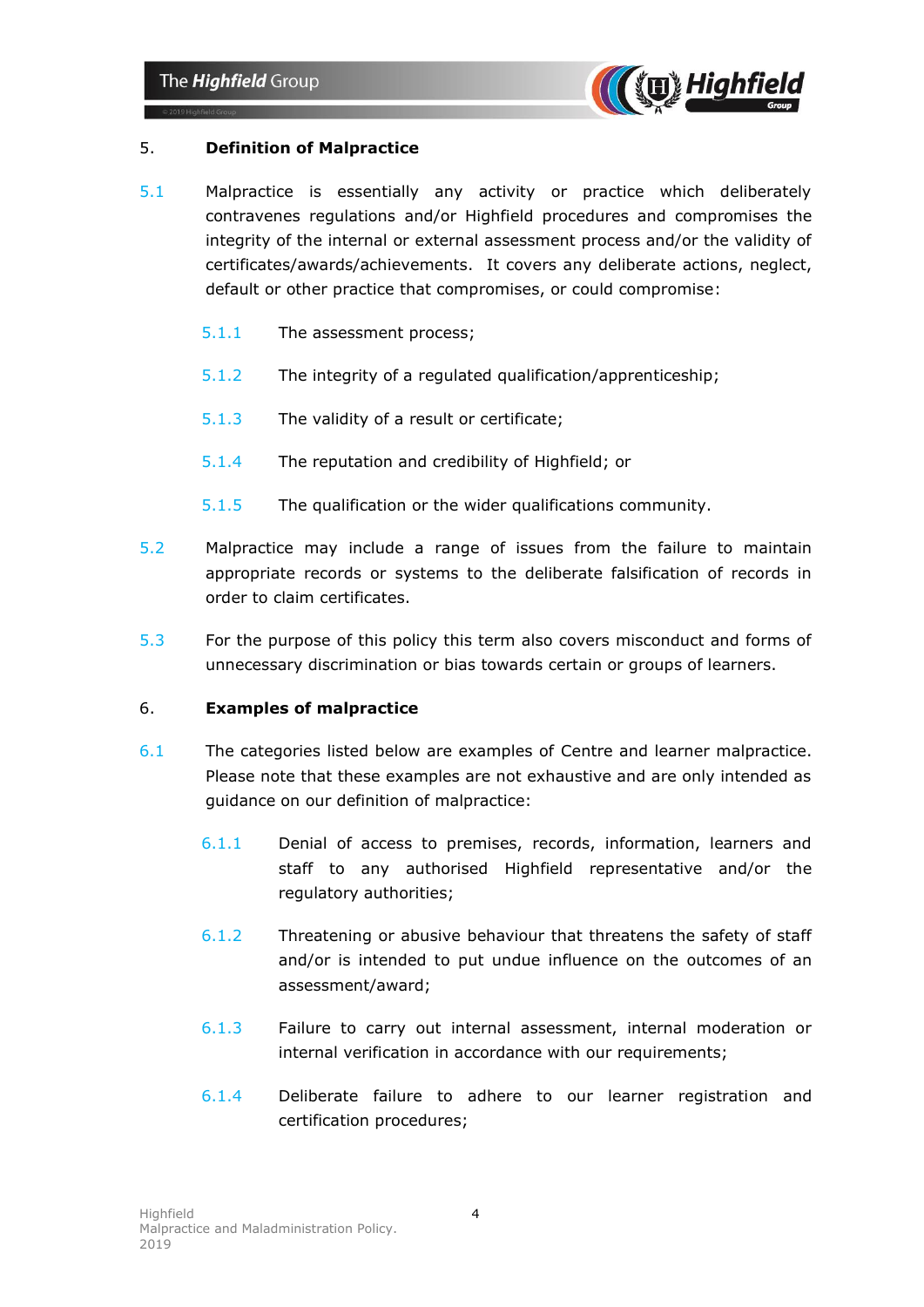

- 6.1.5 Deliberate failure to continually adhere to our Centre recognition and/or Highfield/qualification approval requirements or actions assigned to your Centre;
- 6.1.6 Deliberate failure to maintain appropriate auditable records, for example certification claims and/or forgery of evidence;
- 6.1.7 Fraudulent claim for certificates;
- 6.1.8 The unauthorised use of inappropriate materials/equipment in assessment settings (for example mobile phones/tablets & electronic devices);
- 6.1.9 Intentional withholding of information from us which is critical to maintaining the rigour of quality assurance and standards of qualifications/assessments;
- 6.1.10 Deliberate misuse of our logo and trademarks or misrepresentation of a Centre's relationship with Highfield, and/or its recognition and approval status with Highfield;
- 6.1.11 Collusion or permitting collusion in exams/assessments;
- 6.1.12 Learners still working towards qualification after certification claims have been made;
- 6.1.13 Persistent instances of maladministration within the Centre;
- 6.1.14 Deliberate contravention by a Centre and/or its learners of the assessment arrangements we specify for our qualifications;
- 6.1.15 A loss, theft of, or a breach of confidentiality in, any assessment materials;
- 6.1.16 Plagiarism by learners/staff;
- 6.1.17 Copying in any way, from another learner (including using ICT to do so);
- 6.1.18 Impersonation by assuming the identity of another candidate or having someone assume your identity during an assessment;
- 6.1.19 Unauthorised amendment, copying or distributing of exam/assessment papers/materials;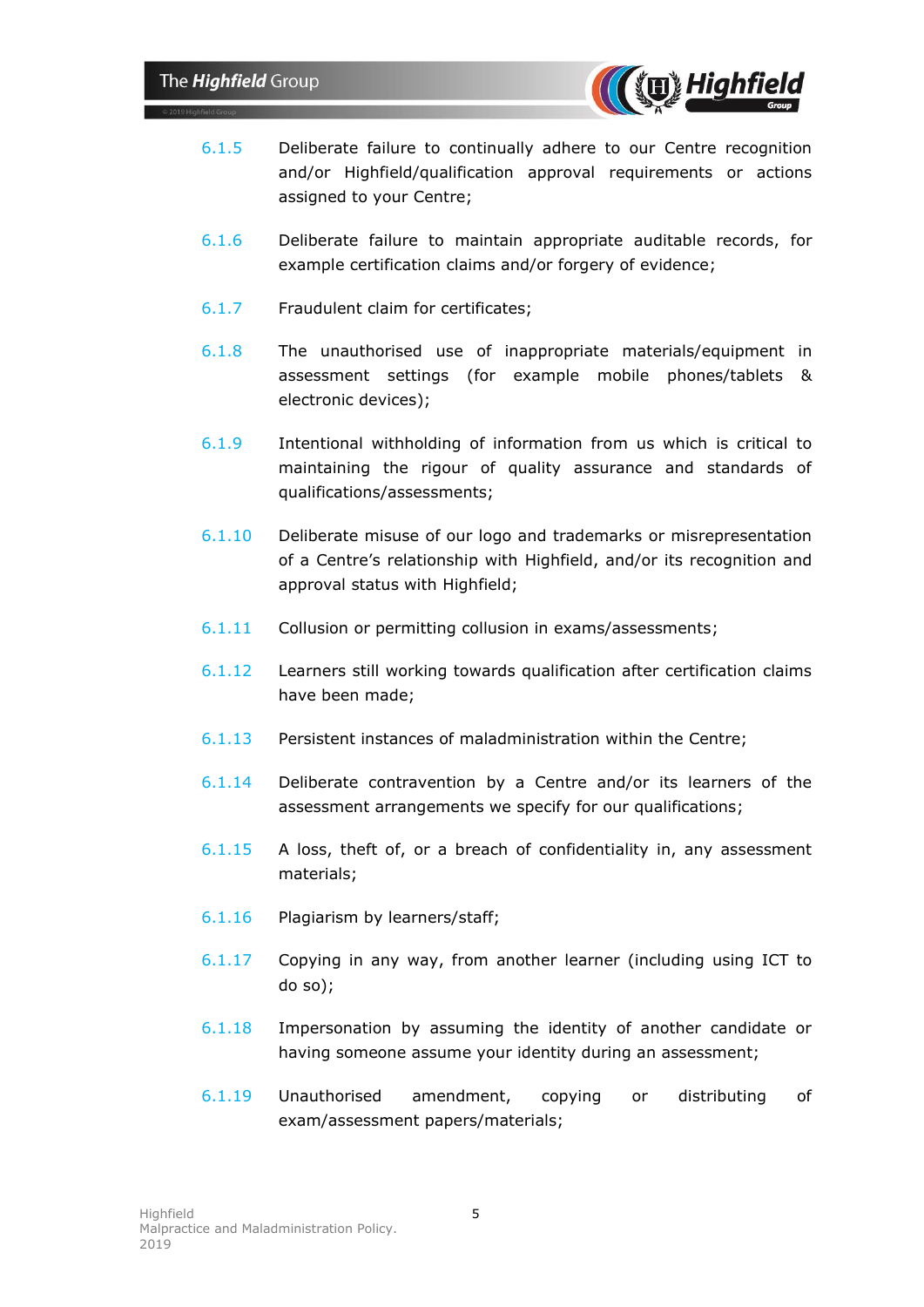

- 6.1.20 Inappropriate assistance to learners by Centre staff (for example unfairly helping them to pass a unit or qualification);
- 6.1.21 Deliberate submission of false information to gain a qualification or unit;
- 6.1.22 Deliberate failure to adhere to, or to circumnavigate, the requirements of our Reasonable Adjustments and Special Considerations Policy;
- 6.1.23 False ID used at the registration stage;
- 6.1.24 Creation of false records;
- 6.1.25 Inappropriate use of technology during assessments (for example mobile phone);
- 6.1.26 Cheating;
- 6.1.27 Cash for certificates (for example the selling of certificates for cash);
- 6.1.28 Selling papers/assessment details;
- 6.1.29 Extortion;
- 6.1.30 Fraud;
- 6.1.31 Deliberate breach of Highfield or regulatory policies, procedures or practices; and
- 6.1.32 Deliberately using an unapproved tutor to undertake training.

### 7. **Definition of Maladministration**

7.1 Maladministration is essentially any activity or practice which results in noncompliance with administrative regulations and requirements and includes the application of persistent mistakes or poor administration within a Centre (for example inappropriate learner records).

### 8. **Examples of maladministration**

8.1 The categories listed below are examples of Centre and learner maladministration. Please note that these examples are not exhaustive and are only intended as guidance on our definition of malpractice: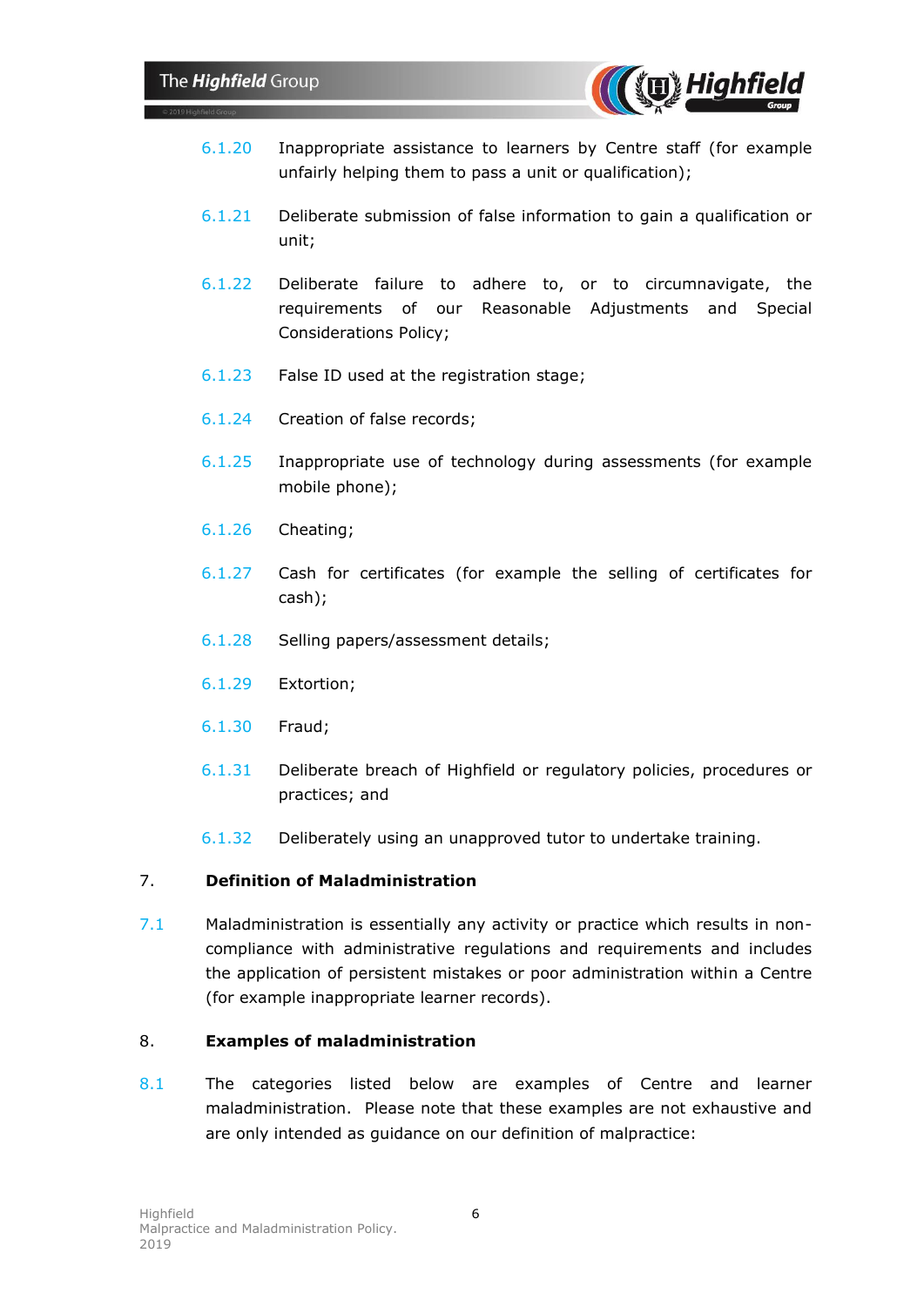

- 8.1.1 Persistent failure to adhere to Highfield learner registration and certification procedures;
- 8.1.2 Failure to adhere to Highfield and regulated policies, procedures and practices;
- 8.1.3 Persistent failure to adhere to Highfield Centre Agreement and/or qualification requirements and/or associated actions assigned to the Centre;
- 8.1.4 Failure to adhere to Highfield financial payment terms and/or plans (both infrequent and persistent);
- 8.1.5 Late learner registrations (both infrequent and persistent);
- 8.1.6 Unreasonable delays in responding to requests and/or communications from Highfield;
- 8.1.7 Inaccurate claim for certificates;
- 8.1.8 Failure to maintain appropriate auditable records, for example, certification claims and/or forgery of evidence;
- 8.1.9 Withholding of information, by deliberate act or omission, from Highfield which is required to assure Highfield of the Centre's ability to deliver qualifications appropriately;
- 8.1.10 Misuse of the Highfield logo and trademarks or misrepresentation of a Centre's relationship with Highfield and/or its recognition and approval status with Highfield. Please note Highfield may take legal action if Centres fail to cooperate with reasonable Highfield requests; and
- 8.1.11 Failure to adhere to, or to circumvent, the requirements of Highfield's Reasonable Adjustments and Special Considerations Policy.

### 9. **Process for making an allegation of malpractice or maladministration**

- 9.1 Anybody who identifies or is made aware of suspected or actual cases of malpractice or maladministration at any time **must immediately notify Highfield**. In doing so they should put them in writing/email and enclose appropriate supporting evidence.
- 9.2 All allegations must include (where possible):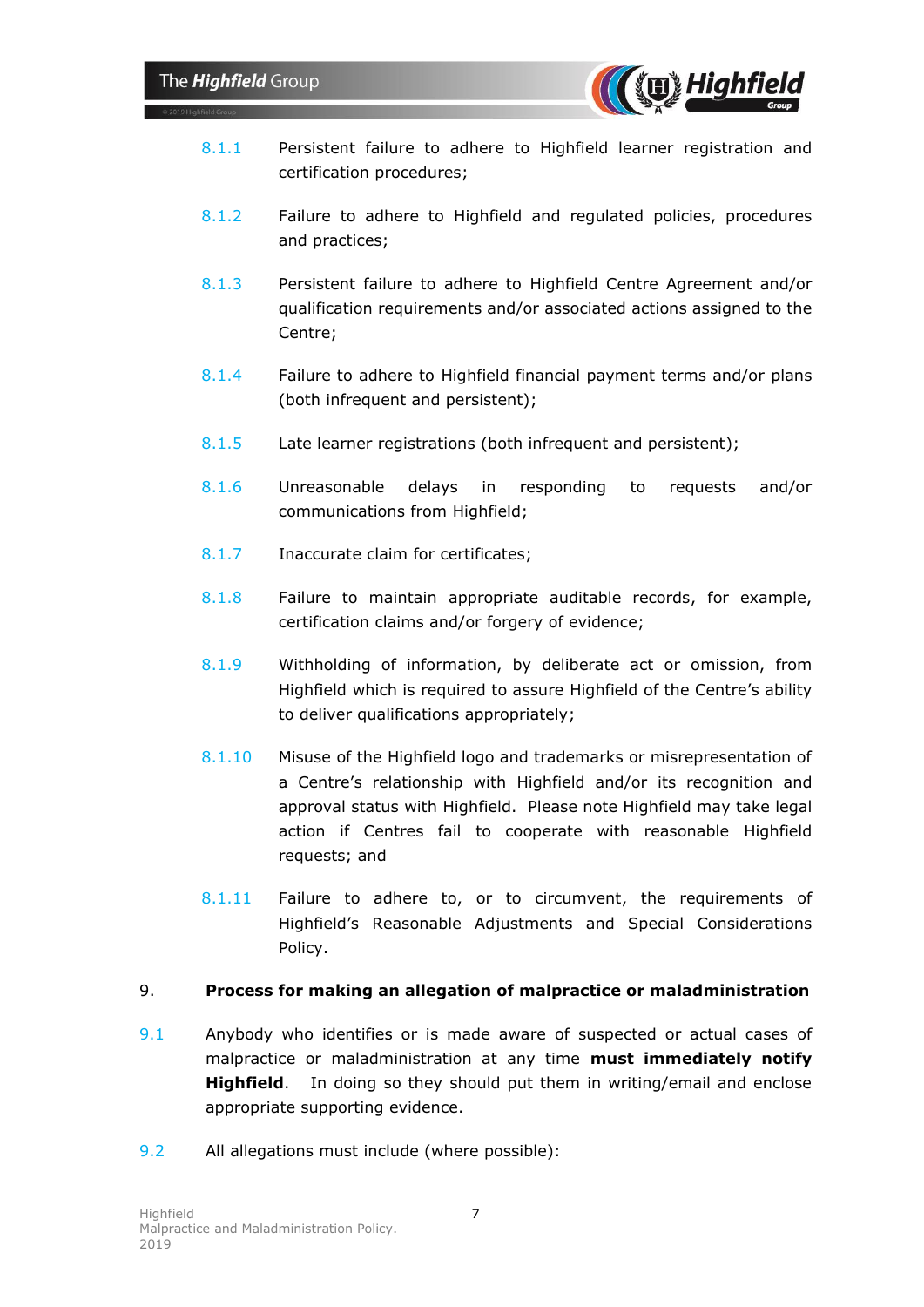

- 9.2.1 Centre's full name, address and telephone number;
- 9.2.2 Learner's full name and Highfield registration number;
- 9.2.3 Centre/Highfield personnel's details (name, job role) if they are involved in the case;
- 9.2.4 Details of the Highfield course/qualification affected, or nature of the service affected;
- 9.2.5 Nature of the suspected or actual malpractice and associated dates; and
- 9.2.6 Details and outcome of any initial investigation carried out by the Centre or anybody else involved in the case, including any mitigating circumstances.
- 9.3 In addition, Highfield asks that the person making the allegation declares any personal interest they may have in the matter to us at the outset.
- 9.4 If a Centre has conducted an initial investigation prior to formally notifying us, the Centre should ensure that staff involved in the initial investigation are competent and have no personal interest in the outcome of the investigation. Highfield would expect that such investigations would normally involve the Head of Centre (if there is an investigation into allegations of malpractice or irregularities against the Head of the Centre or the management of the Centre, then such investigations should be carried out by the Chair of the Governing Body of the Centre or his/her nominee). However, it is important to note that in all instances the Centre must immediately notify us if they suspect malpractice or maladministration has occurred as Highfield has a responsibility to the regulatory authorities to ensure that all investigations are carried out rigorously and effectively.

### 10. **Confidentiality and whistleblowing**

- 10.1 Sometimes a person making an allegation of malpractice or maladministration may wish to remain anonymous. Although it is always preferable to reveal your identity and provide us with your contact details, if you are concerned about possible adverse consequences that may occur should your identify be revealed to another party then please inform us that you do not wish for us to divulge your identity and we will work to ensure your details are not disclosed.
- 10.2 We will always aim to keep a whistle-blower's identity confidential where asked to do so, although we cannot guarantee this, and we may need to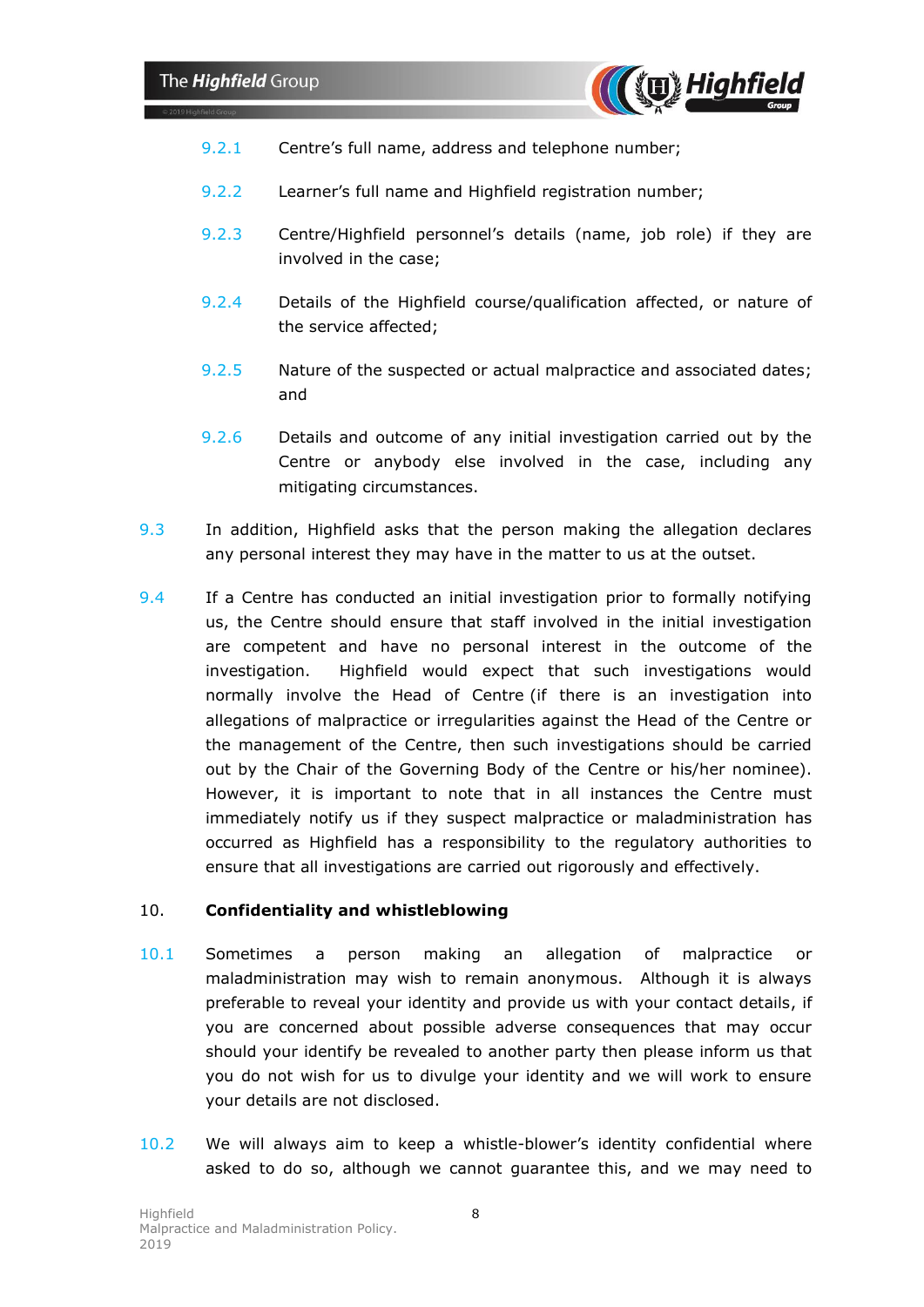

disclose your identity should the complaint lead to issues that need to be taken forward by other parties. For example:

- 10.2.1 The police, fraud prevention agencies or other law enforcement agencies (to investigate or prevent crime, including fraud);
- 10.2.2 The courts (in connection with any court proceedings); and
- 10.2.3 Other third parties such as the relevant regulatory authority (for example. Ofqual, Qualifications Wales, CCEA, SQA Accreditation or the Educations and Skills Funding Agency ("ESFA").
- 10.3 The investigator(s) assigned to review the allegation will not reveal the whistle-blower's identity unless the whistleblower agrees or it is absolutely necessary for the purposes of the investigation (as noted above). The investigator(s) will advise the whistleblower if it becomes necessary to reveal their identity against their wishes.
- 10.4 A whistleblower should also recognise that he or she may be identifiable by others due to the nature or circumstances of the disclosure (for example the party which the allegation is made against may manage to identify possible sources of disclosure without such details being disclosed to them).
- 10.5 Once a concern has been raised, we have a duty to pursue the matter. It will not be possible to prevent the matter being investigated by subsequently withdrawing their concern as we are obliged by the regulators to follow-up and investigate allegations of malpractice or maladministration.
- 10.6 Where possible, Highfield will keep the whistleblower updated as to how we have progressed the allegation (for example we have undertaken an investigation) and the whistleblower will have the opportunity to raise any concerns about the way the investigation is being conducted with the investigator(s). However, we will not disclose details of all of the investigation activities and it may not be appropriate for us to disclose full details of the outcomes of the investigation due to confidentiality or legal reasons (for example disclose full details on the action that may be taken against the parties concerned). While we cannot guarantee that we will disclose all matters in the way that you might wish, we will strive to handle the matter fairly and properly.
- 10.7 Please see Highfield Whistleblowing Policy for further information in relation to our whistleblowing arrangements.

### 11. **Responsibility for the investigation**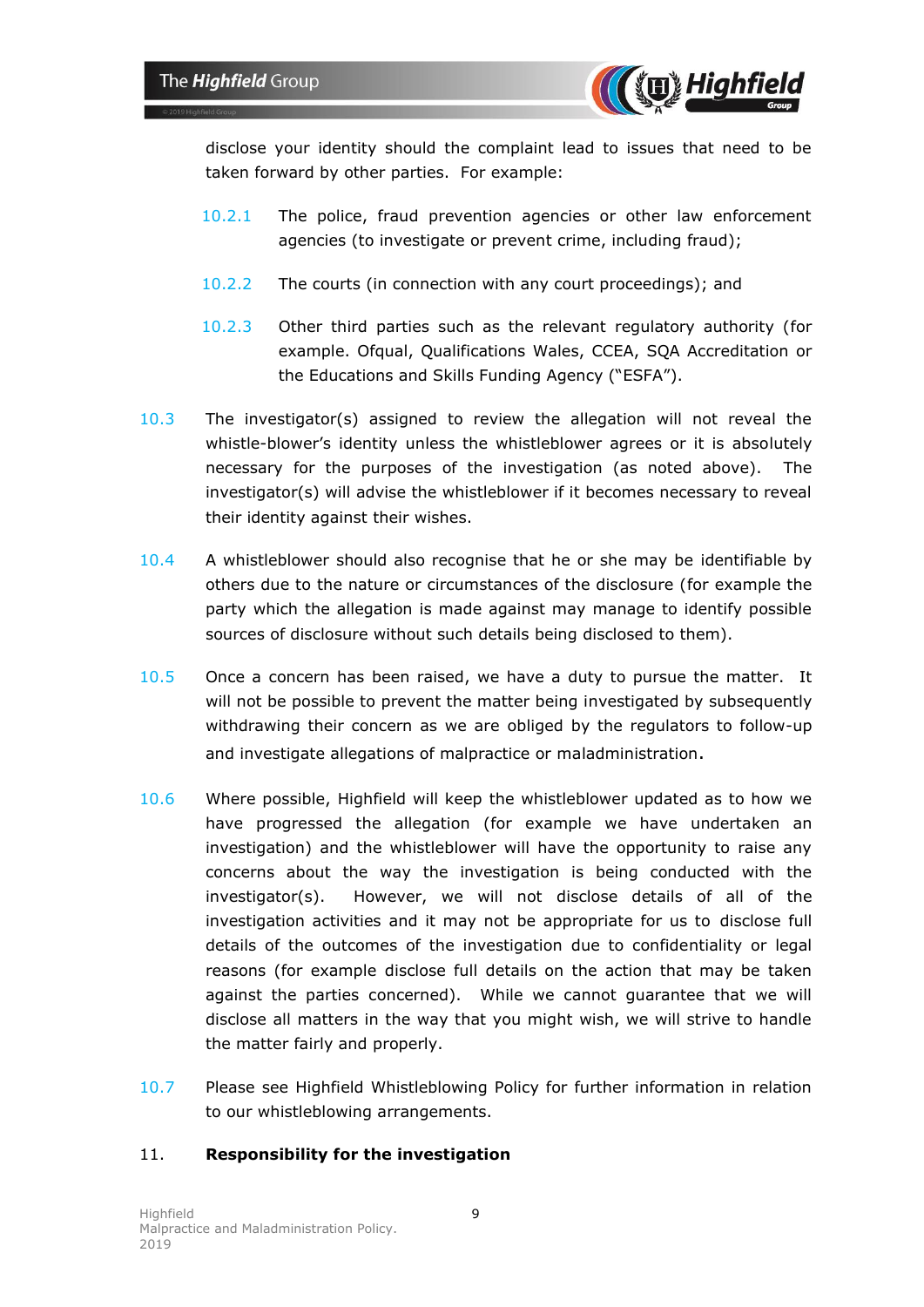

- 11.1 In accordance with regulatory requirements all suspected cases of maladministration and malpractice will be examined promptly by Highfield to establish if malpractice and/or maladministration has occurred, and Highfield will take all reasonable steps to safeguard the interests of our learners
- 11.2 All suspected cases of malpractice and maladministration will be passed to our Centre Support and Compliance Team who will acknowledge receipt, as appropriate, to external parties, usually within 2 working days.
- 11.3 A Centre Support and Compliance Officer (or another appointed Manager) will be responsible for ensuring the investigation is carried out in a prompt and effective manner, and in accordance with the procedures in this policy, and will allocate a relevant member of staff (for example a member of our quality assurance team) to lead the investigation and establish whether or not the malpractice or maladministration has occurred, as well as review any supporting evidence received or gathered by Highfield.
- 11.4 At all times we will ensure that Highfield personnel assigned to the investigation have the appropriate level of training and competence, and that they have had no previous involvement or personal interest in the matter.

### 12. **Notifying relevant parties**

- 12.1 In all cases we will tell the person who made the allegation who will be handling the matter, how they can contact them, what further assistance we may need from them and agree a timetable for feedback (see the above section on 'Confidentiality and whistleblowing' for possible limitations in relation to the feedback, and the section below – 'Investigation timelines and summary process' – for details of our anticipated response times).
- 12.2 In cases of suspected or actual malpractice or maladministration at a Centre, we will notify the Head of Centre involved in the allegation that we will be investigating the matter. The exception to this is if the Head of Centre (or management) is under investigation themselves, in which case communication may be with the Chair of Governors, Local Authority officials or other appropriate authorities.
- 12.3 In the case of learner malpractice, we may ask your Centre to investigate the issue in liaison with our own personnel. We will only ask the Centre to investigate the matter where we have confidence that the investigation will be prompt, thorough, independent and effective.
- 12.4 We may engage and communicate directly with members of Centre staff who have been accused of malpractice if appropriate (for example the staff member is no longer employed by the Centre) and/or communicate directly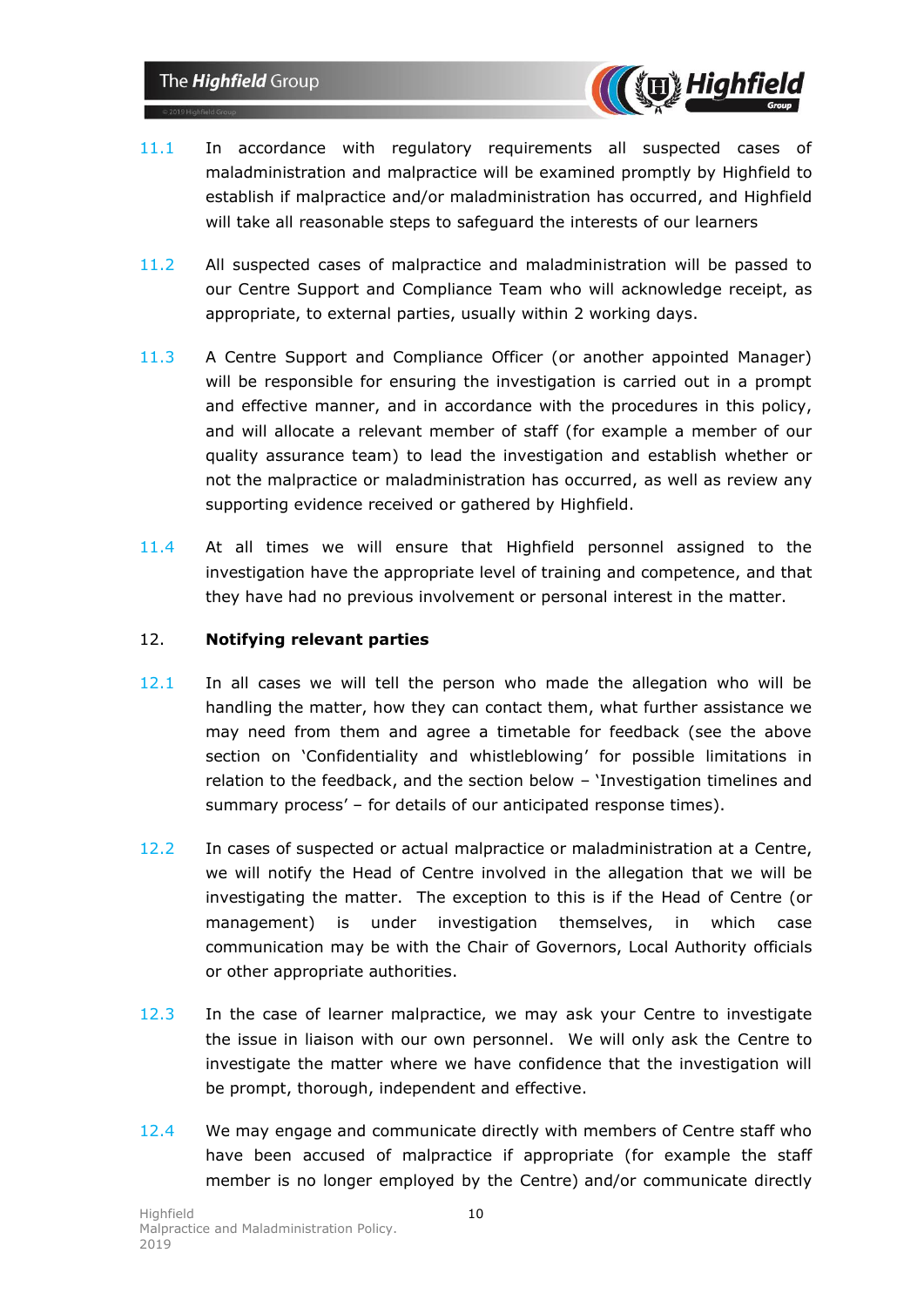

with a learner or their representative (for example if there is a contradiction in the evidence provided during an investigation or where the Centre is suspected of being involved in malpractice).

- 12.5 Where applicable and in accordance with regulatory requirements, a member of our Centre Support and Compliance Team will inform the appropriate regulatory authorities if we believe there has been an incident of malpractice or maladministration, which could either invalidate the award of a qualification, or if it could affect another awarding organisation. In particular, we will keep them informed of progress in large and/or complex cases.
- 12.6 Where the allegation may affect another awarding organisation and their provision, we will also inform them in accordance with the regulatory requirements and obligations imposed on Highfield by the regulators and/or seek to undertake a joint investigation with them if appropriate. If we do not know the details of organisations that might be affected, we will ask the relevant regulator to help us identify relevant parties that should be informed.
- 12.7 If fraud is suspected and/or identified, we may also notify the police.

# 13. **Investigation timelines and summary process**

- 13.1 Highfield aims to complete the investigation as promptly as possible and without delay. In some cases, the investigation may for example require a physical visit. In such instances, we will advise all parties concerned of the likely timescales.
- 13.2 The fundamental principle of all investigations is to conduct them in a fair, reasonable and legal manner, ensuring that all relevant evidence is considered without bias. In doing so investigations will be underpinned by terms of reference and based around the following broad objectives:
	- 13.2.1 To establish the facts relating to allegations/complaints in order to determine whether any irregularities have occurred;
	- 13.2.2 To identify the cause of the irregularities and those involved;
	- 13.2.3 To establish the scale of the irregularities and whether other qualifications may be affected;
	- 13.2.4 To evaluate any action already taken by the Centre;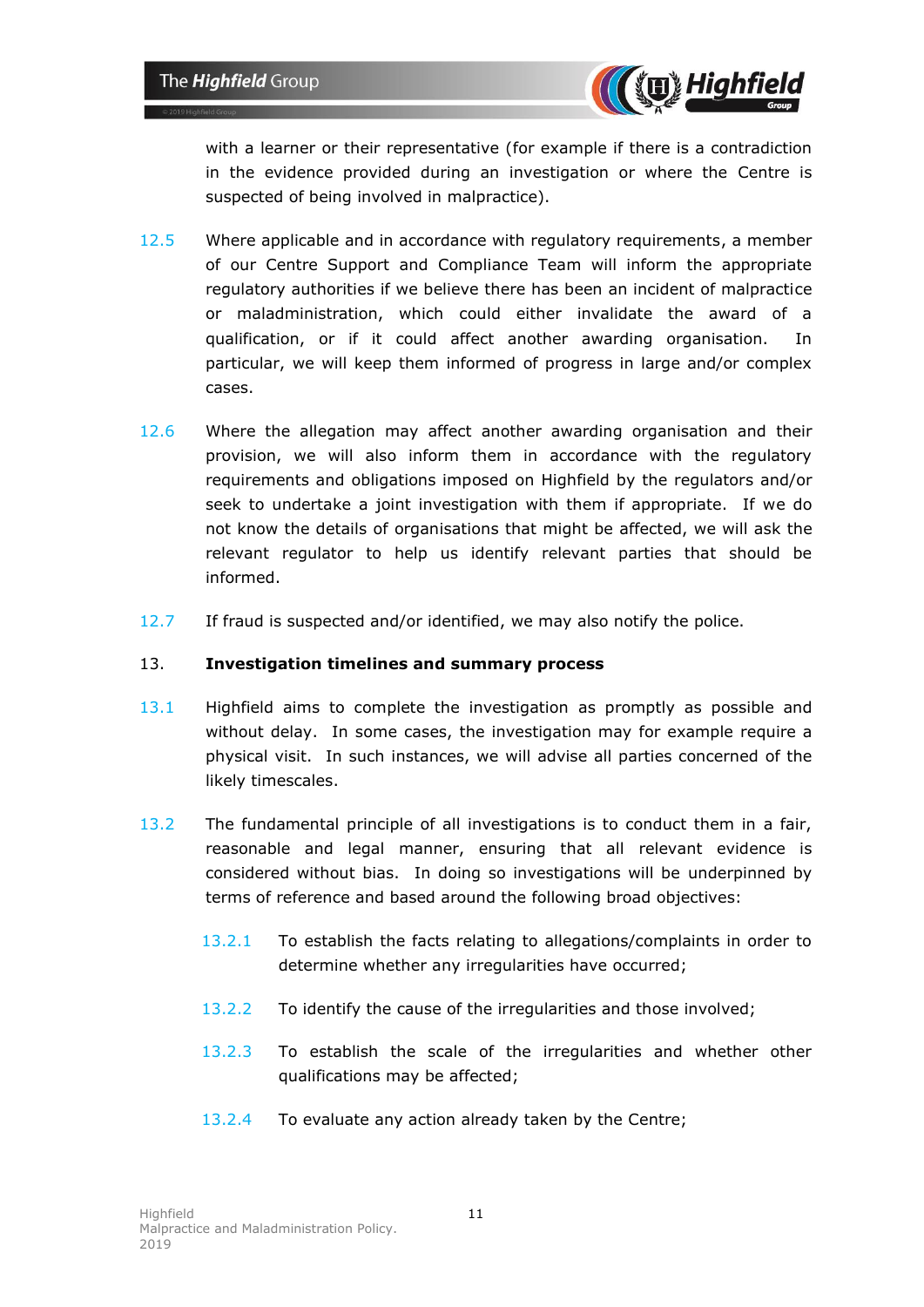

- 13.2.5 To determine whether remedial action is required to reduce the risk to current registered learners and to preserve the integrity of the qualification;
- 13.2.6 To ascertain whether any action is required in respect of certificates already issued;
- 13.2.7 To obtain clear evidence to support any sanctions to be applied to the Centre, and/or to members of staff, in accordance with our Sanctions Policy (located on the download area of our website); and
- 13.2.8 To identify any adverse patterns or trends.
- 13.3 In carrying out any investigation Highfield will be sensitive to the effect upon, and reputation of, a Centre and/or those members of staff who may be the subject of investigation. We will strive to ensure that the investigation is carried out as confidentially as possible and the organisation/person that is the subject of the allegation will have the opportunity to raise any issues about both the proposed approach and the conduct of the investigation with the investigator(s) during the investigation.
- 13.4 The investigation may involve a request for further information from relevant parties and/or interviews with personnel involved in the investigation. In any interviews carried out with the person(s) accused of malpractice/maladministration they can choose to be accompanied by a work colleague, trade union representative or other party. 'Other party' does not include a legal representative.
- 13.5 In addition, we will:
	- 13.5.1 Ensure all material collected as part of an investigation is kept secure. All records and original documentation concerning a completed investigation that ultimately leads to sanctions against a Centre will be retained in accordance with legal requirements. If an investigation leads to invalidation of certificates, or criminal or civil prosecution, all records and original documentation relating to the case will be retained until the case and any appeals have been heard and thereafter in accordance with legal requirements; and
	- 13.5.2 Expect all parties, who are either directly or indirectly involved in the investigation, to fully co-operate with us.
- 13.6 Either at notification of a suspected or actual case of malpractice or maladministration, and/or at any time during the investigation, we reserve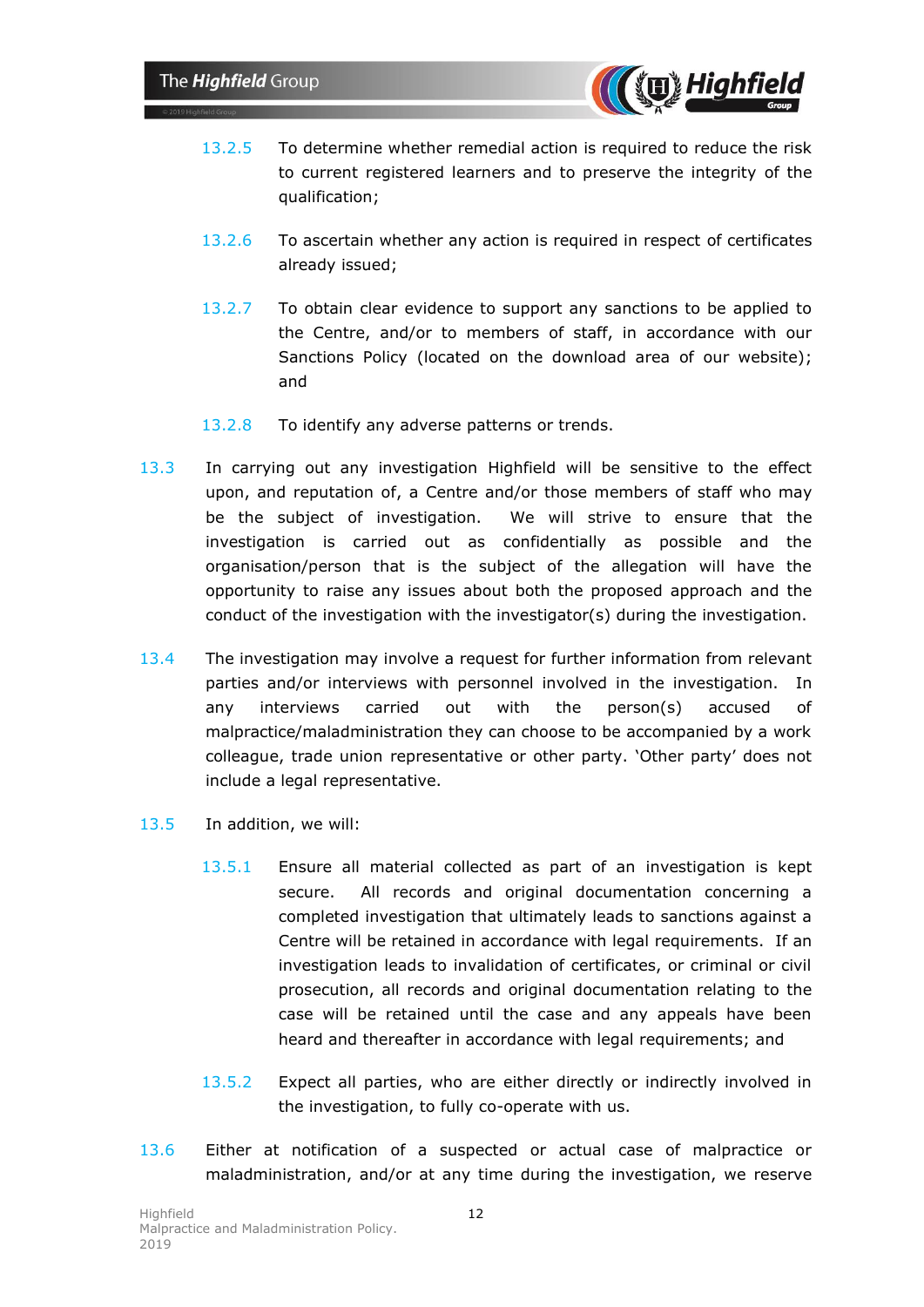

the right to impose sanctions on the Centre in accordance with our Sanctions Policy in order to protect the interests of learners and the integrity of the qualifications.

- 13.7 We also reserve the right to withhold a learner's, and/or cohort's, results for all the Highfield course/qualifications and/or units they are studying at the time of the notification/investigation.
- 13.8 If appropriate, we may find that the complexity of a case or a lack of cooperation from a Centre means that we are unable to complete an investigation. In such circumstances, we will consult the relevant regulatory authority in order to determine how best to progress the matter.
- 13.9 Where a member of Highfield's staff is under investigation, we may suspend them or move them to other duties until the investigation is complete.
- 13.10 Throughout the investigation our Centre Support and Compliance Manager or another appointed Senior Manager will be responsible for overseeing the work of the investigation team to ensure that due process is being followed, appropriate evidence has been gathered and reviewed, and for liaising with and keeping informed relevant external parties.

### 14. **Investigation Conclusion**

- 14.1 If we believe there is sufficient evidence to implicate an individual/Centre in malpractice/ and/or maladministration we will:
	- 14.1.1 Inform them (in writing) of the allegation;
	- 14.1.2 Provide them with details of the evidence we found to support our judgment;
	- 14.1.3 Inform them of the possible consequences;
	- 14.1.4 Inform them that information in relation to the allegation and investigation may be, or has been, shared with the regulators and other relevant bodies (for example the police);
	- 14.1.5 Provided them with an opportunity to consider and respond to the allegation and our findings; and
	- 14.1.6 Inform them of our Appeals policy should they wish to appeal against our decision.
- 14.2 After an investigation, Highfield will update our qualification regulators where relevant and by request. We will cover the following areas: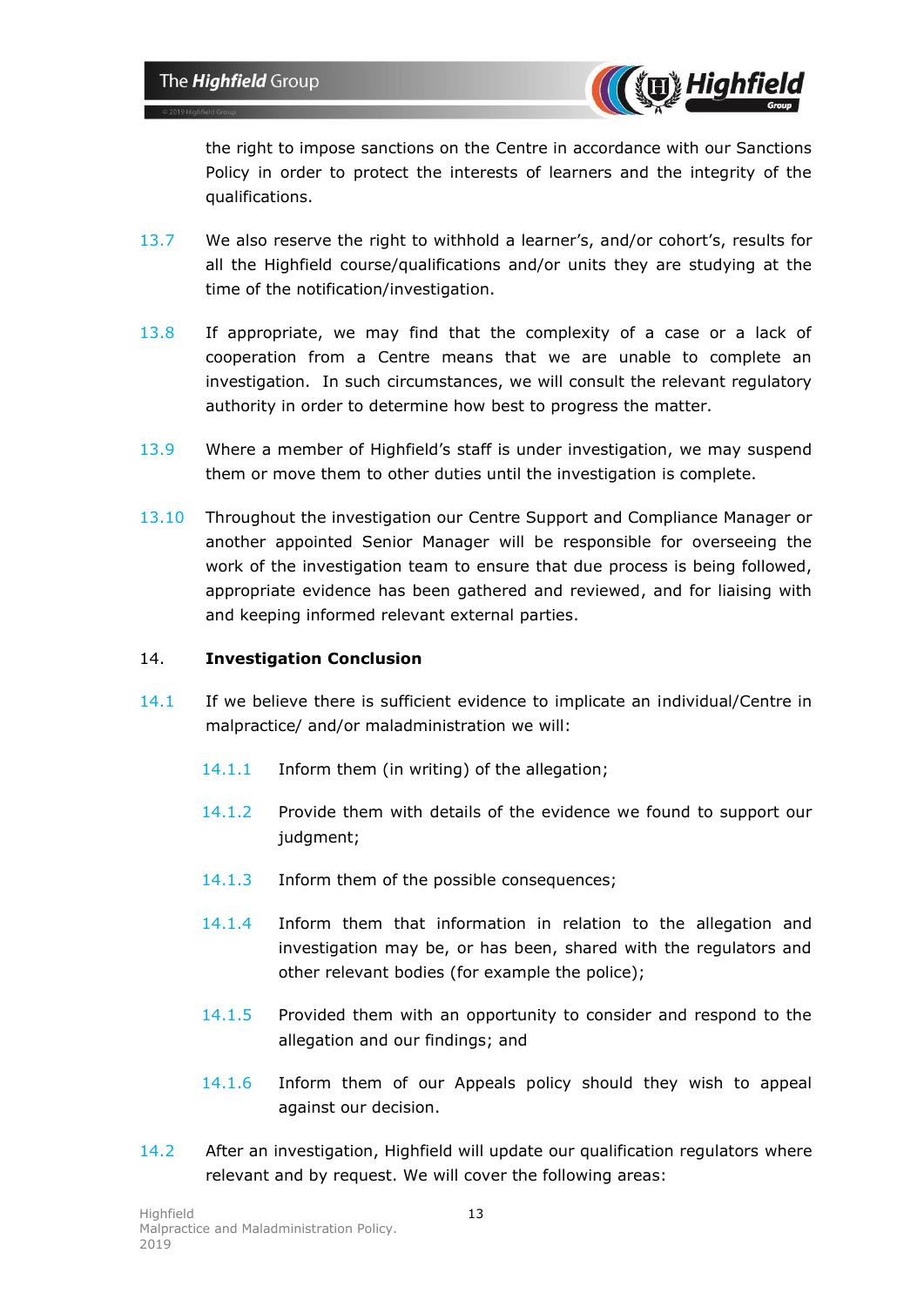

- 14.2.1 Identify where the breach, if any, occurred;
- 14.2.2 Confirm the facts of the case (and any mitigating factors if relevant);
- 14.2.3 Identify who is responsible for the breach (if any);
- 14.2.4 Contain supporting evidence where appropriate (for example written statements); and
- 14.2.5 Confirm an appropriate level of remedial action to be applied.
- 14.3 We will update other external agencies as required.
- 14.4 If it was an independent/third party that notified us of the suspected or actual case of malpractice, we may also inform them of the outcome, normally within 10 working days of making our decision. In doing so we may withhold some details if disclosing such information would breach a duty of confidentiality or any other legal duty.
- 14.5 If it is an internal investigation against a Highfield employee, the Centre Support and Compliance Manager or another appointed Senior Manager will agree the conclusion and appropriate internal disciplinary procedures will be implemented. In some circumstances the police or other external authorities may need to be alerted.
- 14.6 If a Centre terminates their agreement with Highfield prior to conclusion of an internal investigation, or as a result of the outcome of that internal investigation:
	- 14.6.1 Highfield will conclude the internal investigation using the evidence it has available and will not be obliged to communicate the outcome of such internal investigation to the Centre; and
	- 14.6.2 the Centre will not be entitled to raise a complaint or make an appeal in respect of such internal investigation or the outcome of such internal investigation.

### 15. **Investigation outcomes**

- 15.1 If the investigation confirms that malpractice or maladministration has taken place, we will consider what action to take to:
	- 15.1.1 Minimise the risk to the integrity of certification now and in the future;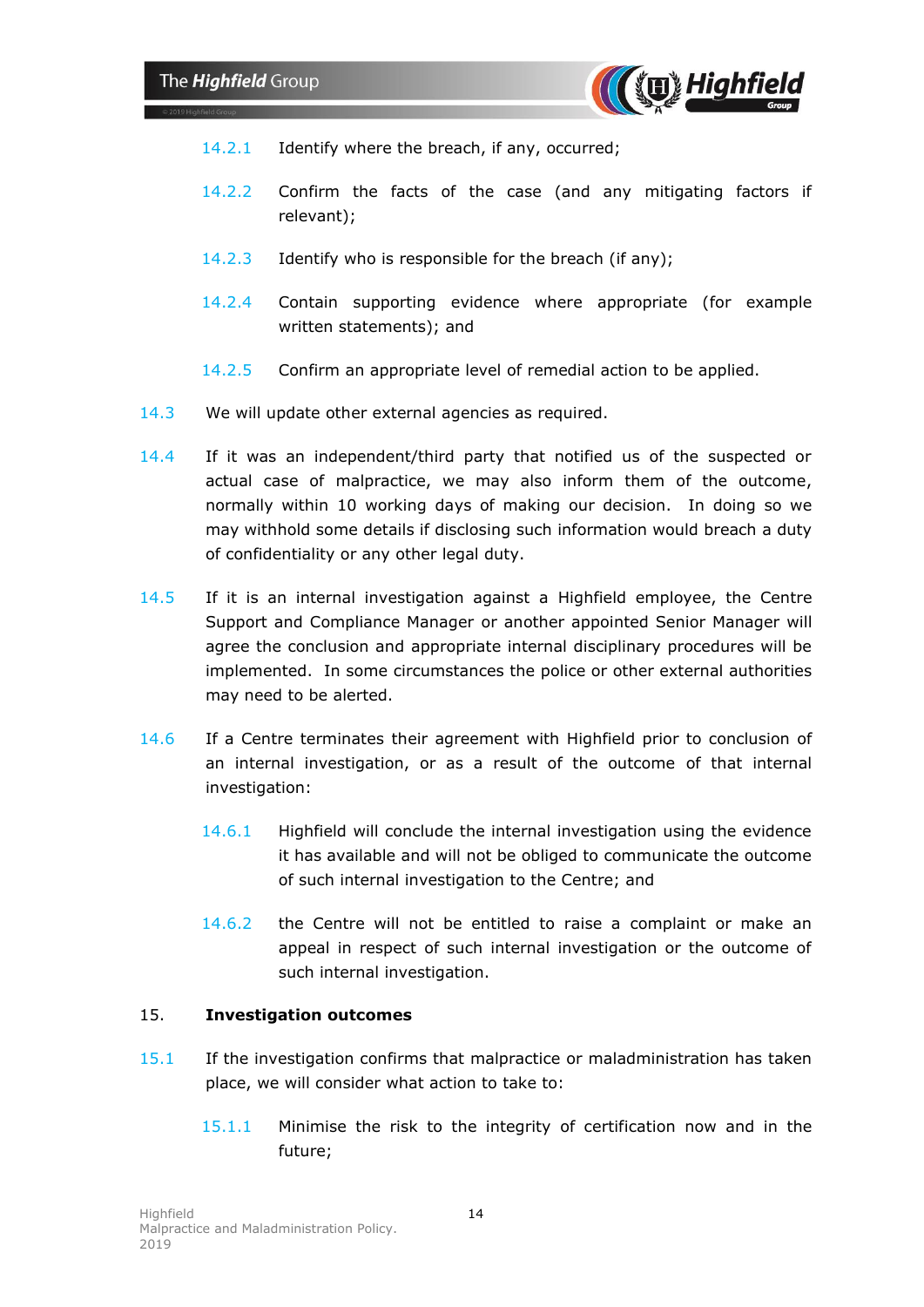

- 15.1.2 Maintain public confidence in the delivery and awarding of qualifications;
- 15.1.3 Discourage others from carrying out similar instances of malpractice or maladministration; and
- 15.1.4 Ensure there has been no gain from compromising our standards.
- 15.2 The action we may take includes (this list is indicative only and is not meant to form an exhaustive list):
	- 15.2.1 Impose actions in relation to your Centre with specified deadlines in order to address the instance of malpractice/maladministration and to prevent it from reoccurring such as:
		- 15.2.1.1 Undertaking additional/increased visits and/or monitoring to a Centre to provide them with a greater level of support and/or monitoring depending on their needs and performance;
		- 15.2.1.2 Requiring specific Centre staff to undergo additional training and/or scrutiny by the Centre if there are concerns about their ability to undertake their role in the delivery of Highfield qualifications effectively;
		- 15.2.1.3 Not permitting specific Centre staff to be involved in the delivery or assessment of Highfield qualifications (for example not permitting an individual to invigilate Highfield examinations or assessments);
		- 15.2.1.4 Altering the way, and the period in which, Centres receive examination/assessment materials from Highfield if there are concerns around their ability to maintain the security and confidentiality of such materials; and
		- 15.2.1.5 Appointing independent invigilators to observe an exam at the Centre if there are concerns around the Centre's arrangements and/or the Centre is unable to resource particular exams.
	- 15.2.2 Impose sanctions on your Centre if so, these will be communicated to you in accordance with our sanctions policy along with the rationale for the sanction(s) selected.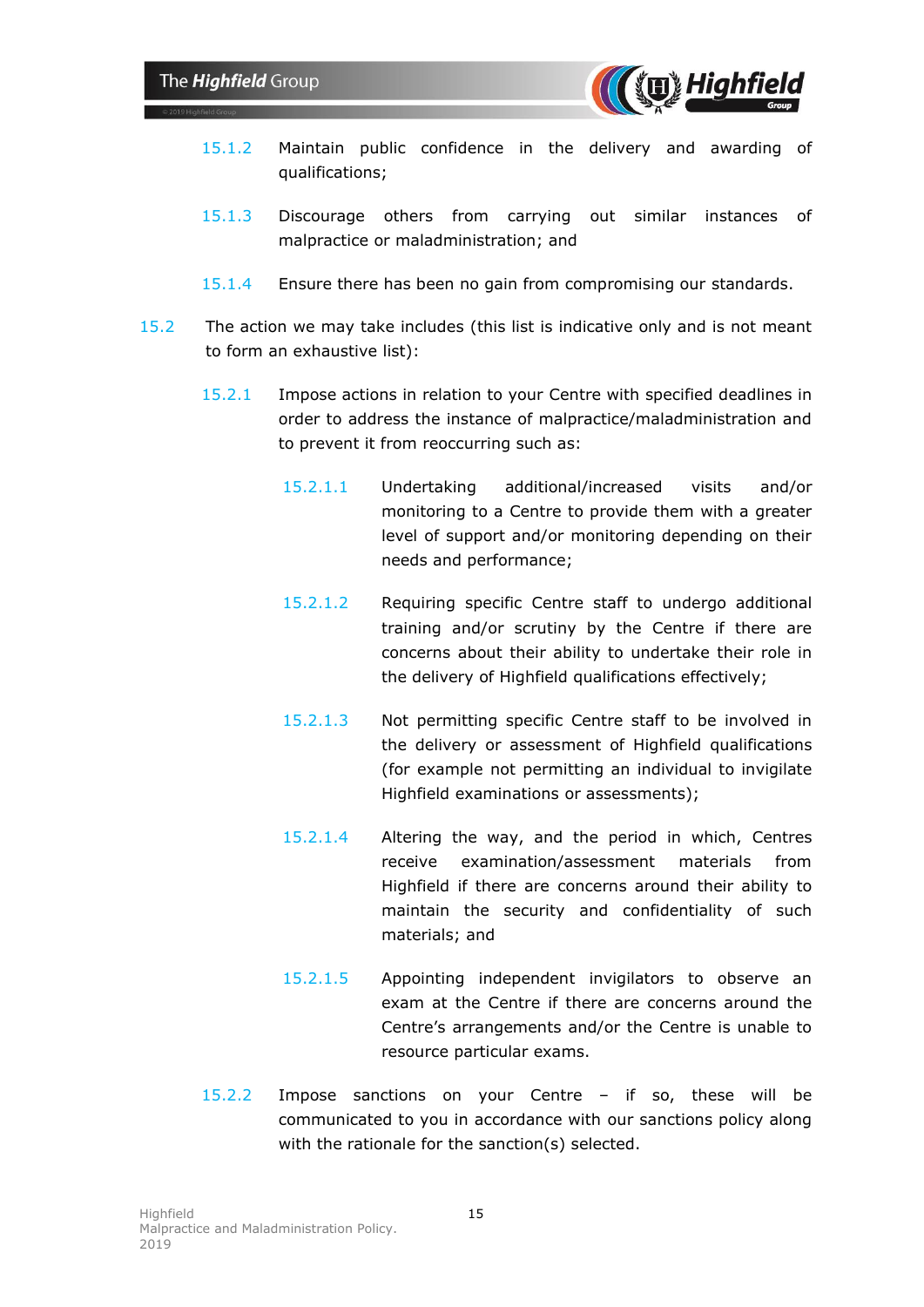

- 15.2.3 Take action against learners in relation to proven instances of cheating, plagiarism or fraud, such as some or all of the following (which may be communicated to the learner by Highfield and/or the learner's Centre):
	- 15.2.3.1 Issuing a written warning that if the offence is repeated further action may be taken;
	- 15.2.3.2 Loss of all marks/credits for the related work/unit;
	- 15.2.3.3 Disqualification from the unit(s)/qualification; and
	- 15.2.3.4 Placing a ban for a set period of time from taking any further qualifications with us.
- 15.2.4 In cases where certificates are deemed to be invalid, inform your Centre concerned and the regulatory authorities why they are invalid and any action to be taken for reassessment and/or for the withdrawal of the certificates. We'll also ask the Centre to let the affected learners know the action we are taking, and that their original certificates are invalid, and ask the Centre, where possible, to return the invalid certificates to Highfield. We will also amend our database so that duplicates of the invalid certificates cannot be issued, and we expect the Centre to amend their records to show that the original awards are invalid;
- 15.2.5 Amend aspects of our qualification development, delivery and awarding arrangements and if required assessment and/or monitoring arrangements and associated guidance to prevent the issue from reoccurring;
- 15.2.6 Inform relevant third parties (for example funding bodies) of our findings in case they need to take relevant action in relation to the Centre; and
- 15.2.7 Carry out additional, related investigations if we suspect the issue may be more widespread at the Centre and/or at other Centres.
- 15.3 In proven cases of malpractice and/or maladministration by a centre Highfield reserves the right to charge the Centre for any resits and reissuing of certificates, and/or additional quality assurance activities/Centre monitoring visits. The fees for this will be the current Highfield prices for such activities at the time of the investigation (as amended from time to time).